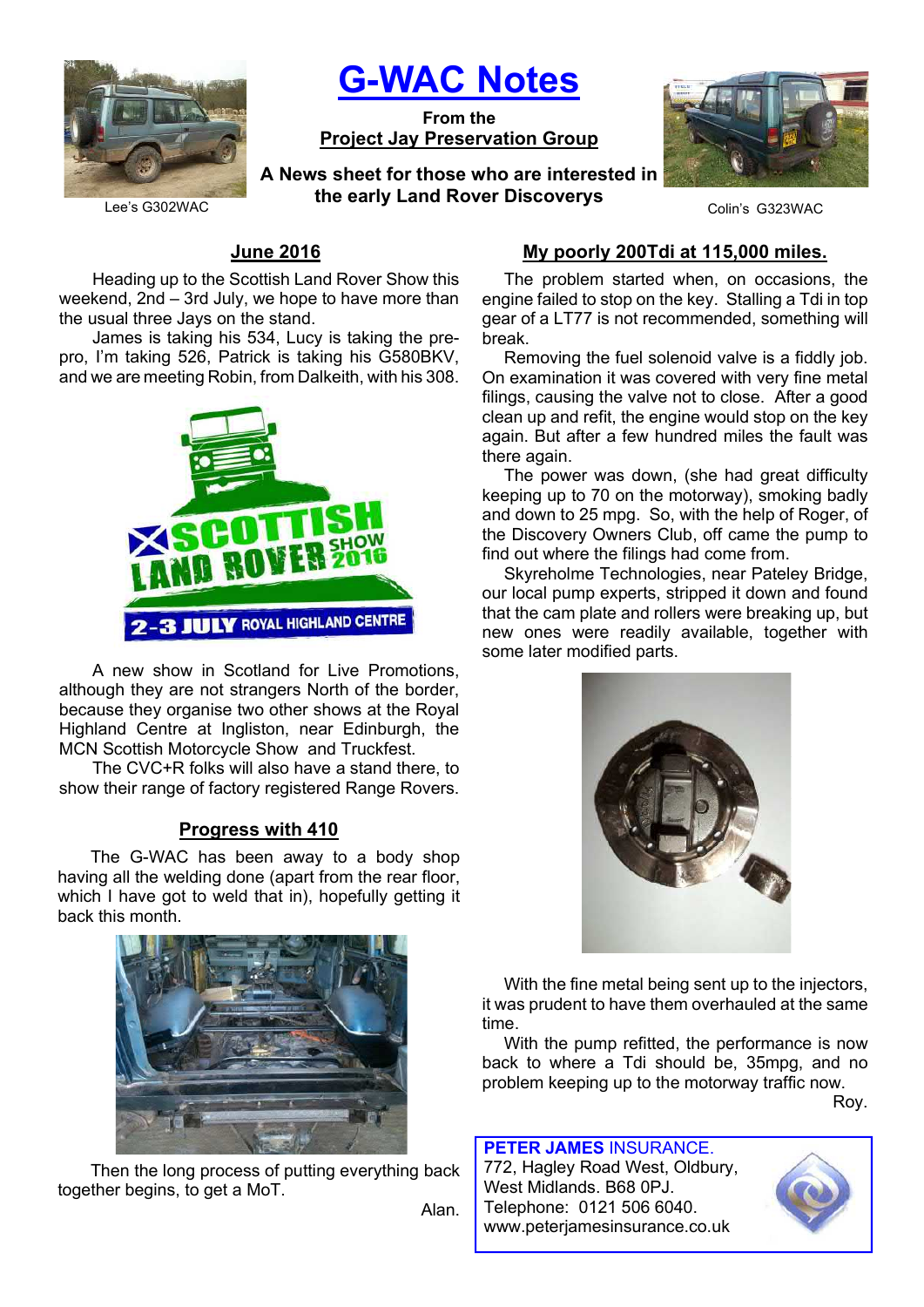## A show day in the Lakes. Sunday 19th June

We travelled up to Grasmere on Saturday, Roy with 526 and me driving the pre-pro G513DHP.

The Lakes Classic Car Show is an annual event organised by Windermere and Ambleside Lions Club. Since its inception, this Lions event has grown year on year and has attracted some magnificent vehicles, lots of visitors, and has helped to raise thousands of pounds for some very worthwhile local charities. An event where you can take the whole family to have a fun-packed day out.

As we ventured across the A59, I soon discovered that the alternator on G513DHP was acting up, so I went really slow to conserve power. I was staying at my Sister's place for the night, at a little place called Seat Sandal, just outside Grasmere. My Sister was away, and Roy stayed the afternoon and evening, where I made an evening meal for him, before he went off to the comforts of his hotel, which was surrounded but trees, hills and walks.



On Sunday morning we met up at the show site. There was a good display of Series Land Rovers, one Range Rover, but only our two Discoverys. The exhibitors and the public were overwhelmed by the good condition of the two Discoverys.

The show had a full selection of cars, bikes, tractors and VW campervans. There were plenty of



attractions, tombola, smash the plates, which was a variation of a cocoanut shy, but I was too happy to smash plates, as I have to be angry to do it properly.

In the afternoon the rain started. You would have thought that this would have fazed the exhibitors, but they carried on drinking tea and talking to the public.

On the way home, I let Roy go ahead, so that I could go steady and have a few 10 minutes stops with the engine running, which would stop the battery light from coming on.

A great show, and we hope to be there again next year.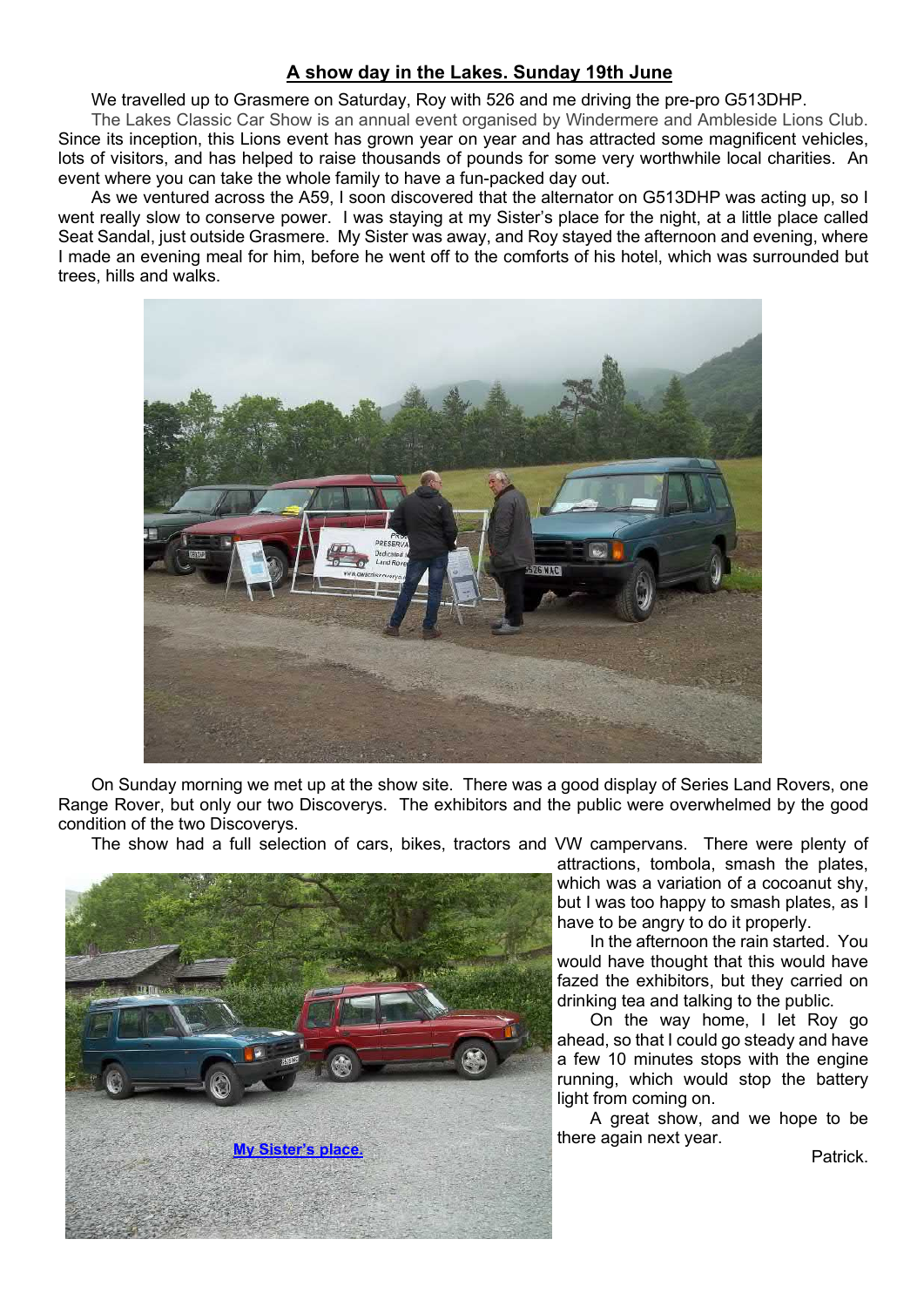### Show dates 2016

| <u>July</u>                                                          |                                                                                                                                                                                                                 |                                                                                                                                                                   |
|----------------------------------------------------------------------|-----------------------------------------------------------------------------------------------------------------------------------------------------------------------------------------------------------------|-------------------------------------------------------------------------------------------------------------------------------------------------------------------|
| 2nd-3rd<br>3rd<br>16th-17th<br>24 <sub>th</sub><br>29th-30th<br>31st | <b>Scottish Land Rover Show</b><br>Leighton Hall Classic Cars & Bike Show.<br>Ackworth Steam Rally.<br>Ripon Old Cars Classic Show<br><b>Billing Land Rover Fest,</b><br>Lytham Hall Classic Car and Bike Show. | Edinburgh.<br>Carnforth, Lancashire. LA5 9ST<br>South Yorkshire. WF7 7ET.<br><b>Ripon Racecourse</b><br>Billing, Northamptonshire. NN3 9DA<br>Lancashire, FY8 4JX |
| <b>August</b>                                                        |                                                                                                                                                                                                                 |                                                                                                                                                                   |
| 7th<br>14th<br>20th-21st<br>28th                                     | Trans Pennine Run from Manchester to Harrogate.<br>Raby Castle Classic Vehicle Show<br>"Passion for Power" Classic Motor Show<br>Classic Car & Bike Show                                                        | Staindrop, Co. Durham. DL2 3AH<br>Tatton Park, Cheshire, WA16 6QN<br>Ripon Racecourse. HG4 1UG                                                                    |
| <b>September</b><br>17th-18th<br>25th                                | Peterborough Land Rover Show<br>Ripon 4x4 & Vintage Spares Day.                                                                                                                                                 | Ripon Racecourse. HG4 1UG.                                                                                                                                        |
| <b>October</b><br>2nd<br>15th-16th                                   | London To Brighton Land Rover Run.<br>Discovery Birthday Party                                                                                                                                                  | <b>Plymouth Hoe</b>                                                                                                                                               |
| <b>November</b><br>11th-13th                                         | <b>Classic Motor Show NEC</b>                                                                                                                                                                                   |                                                                                                                                                                   |
|                                                                      |                                                                                                                                                                                                                 |                                                                                                                                                                   |

## For sale. (Reluctantly) 2.0 Mpi.

Due to a lack of time, space and spousal support, I am putting the Mpi up for sale. I will be looking to cover the costs, so it will be up for £1,100.00.



It has a fresh MoT, and ALL the welding has been done (prior to the MoT). It breezed the emissions. Runs beautifully but will no doubt need a reconditioned gearbox in the future. It is fitted with an R380, and 2nd is becoming a bit graunchy.

The gearbox has been flushed and filled with semi synthetic MTF94. I have spoken with Shab at Syncro Gearboxes in Coventry, who is happy to re-condition the R380 or an LT77, if one can be found.



It will come with a fair chunk of spares. Spares include a decent 10 spline diff, half shafts, door seals, front indicators, rear door and some window seals. I have doors, bonnets, some interior trim. I've started visiting local 'breakers' and collecting useful bits that they just chuck.

I've got a secondary Aircon unit that fits between the front seats for example...

davidclovejoy@googlemail.com

David.